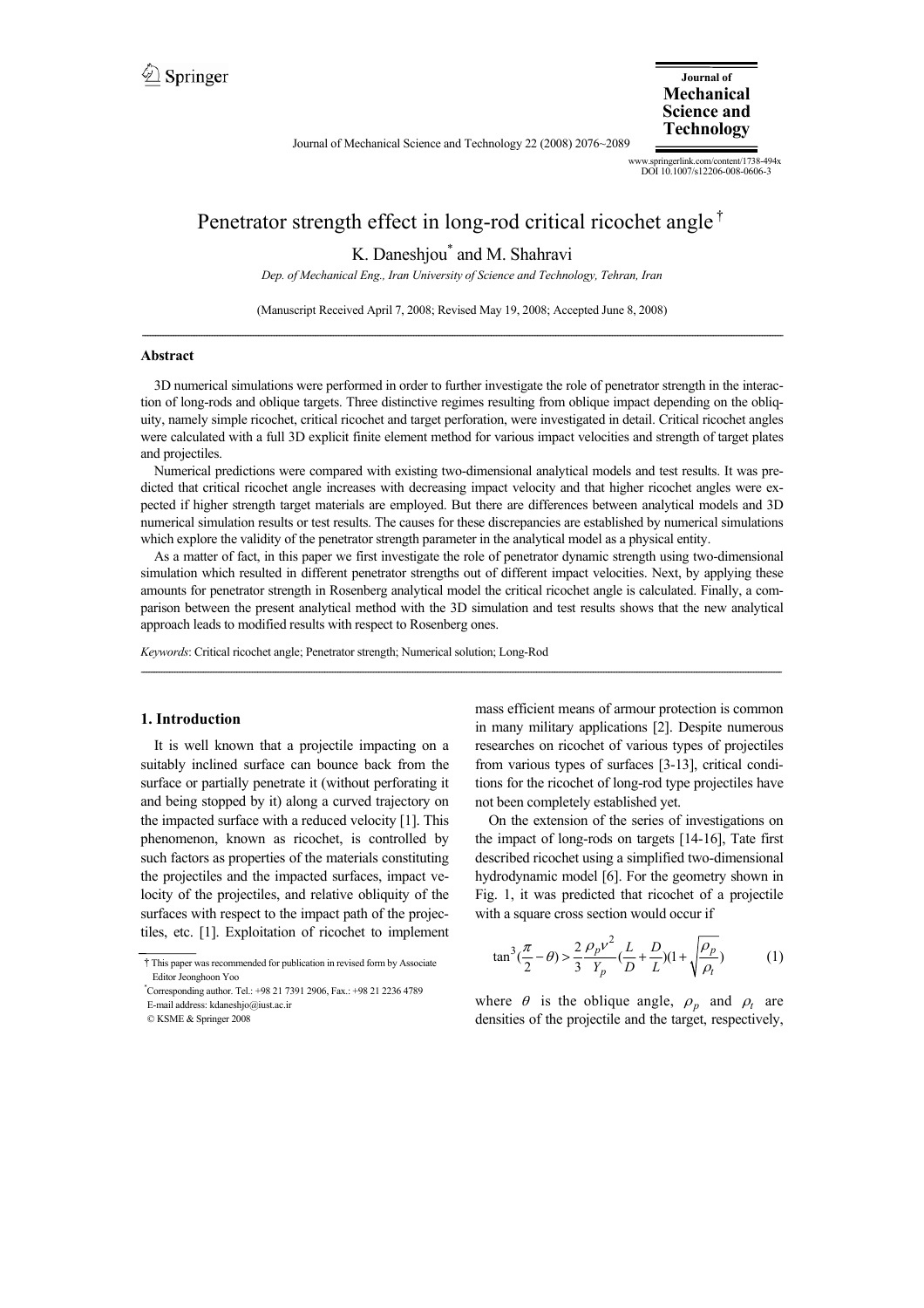

Fig. 1. Basic geometry used for simple two-dimensional analysis for ricochet of long-rod type projectiles by Tate [6] and Rosenberg et al [7].

*v* is the impact velocity, *Yp* is the dynamic strength of the projectile, and *L* and D are the length and diameter of the projectile, respectively. It is predicted from this expression that a higher projectile density, impact velocity and *L* / D ratio and lower rod strength will result in a lower ricochet angle.

However, in the derivation of Eq. (1), it was assumed that the projectile is a rigid body and that ricochet occurs due to the rotation of the projectile around its mass centre caused by the asymmetric reaction force exerted on its front from the impacted surface. These assumptions do not properly reflect physical phenomena predicted and observed in real systems, where the projectile bends on impact and then a plastic hinge forms, which travels backward with the progress of the projectile [1]. Further, Eq. (1) does not contain parameters representing geometry and mechanical properties of the target plate, which are believed to have some effects on the ricochet behaviour.

Rosenberg *et al.* [7] supplemented some of these shortcomings by further including the effect of target strength and bending of the projectile. The ricochet condition suggested by them is (see Fig. 1 for the geometry):

$$
\tan^2(\frac{\pi}{2} - \theta) > \frac{\rho_p v^2}{R_t} (\frac{v+u}{v-u})
$$
 (2)

Where  $R_t$  is the dynamic yield strength of the target and *u* is the penetration velocity which is expressed as [6]:

$$
u = \frac{\rho_p v - \sqrt{\rho_p^2 v^2 - (\rho_p - \rho_t) \left\{ \rho_p v^2 + 2(Y_p - R_t) \right\}}}{\rho_p - \rho_t}
$$
\n(3)

Though the theoretical model developed by Rosenberg *et al.* includes the strength and density of both the target plate and the projectile, the *L* / D ratio of the projectile and thickness of the target plate are excluded. Comparison with experimental results showed that Eq. (2) formed a certain boundary between ricochet and penetration in terms of the ricochet angle expressed as a function of impact velocity, implying that the two-dimensional model could provide qualitative information regarding the ricochet condition.

However, recent numerical analysis by Zukas and Gaskill [9], in which differences in two-dimensional and three-dimensional calculations on the ricochet of a square projectile with  $L / D = 2$  were compared, suggested that two-dimensional plane strain analysis with FEM codes overestimates the critical ricochet angles and therefore should not be used for design purposes.

Further development of the analytical model for a full three-dimensional geometry seems to be a formidable task due to the complexity of the physics involved in the ricochet, which includes large-scale high-strain-rate elastoplastic deformation of the projectile and the target plate together with the erosion of both occurring in a very short period of time [1]. Thus, alternative approaches, the use of experimental and numerical methods, have been used for more precise description of physical phenomena regarding ricochet by many researchers. Through a series of experiments on ricochet of long-rod projectiles made of modeling clay from a thick (undeformable) target, Johnson *et al.*  [10, 11] observed the formation of an asymmetric elliptical crater on the target surface due to oblique impact of the projectile. Elongation and subsequent fragmentation of the projectile were also observed to occur after ricochet. Reid *et al.* [12] carried out experiments on the deformation behaviour of mild steel and aluminum long-rod projectiles striking at an undeformable oblique target and observed that the deformation of the projectiles consisted of impact end mushrooming and projectile buckling followed by its bending which terminated in a plastic hinge beyond which the projectile was not deformed. However, these experimental and numerical works were mainly concerned with ricochet phenomenology from the viewpoint of the projectile behaviour rather than critical ricochet condition such as ricochet angles.

We summarize a series of two-dimensional numerical simulations which were performed to study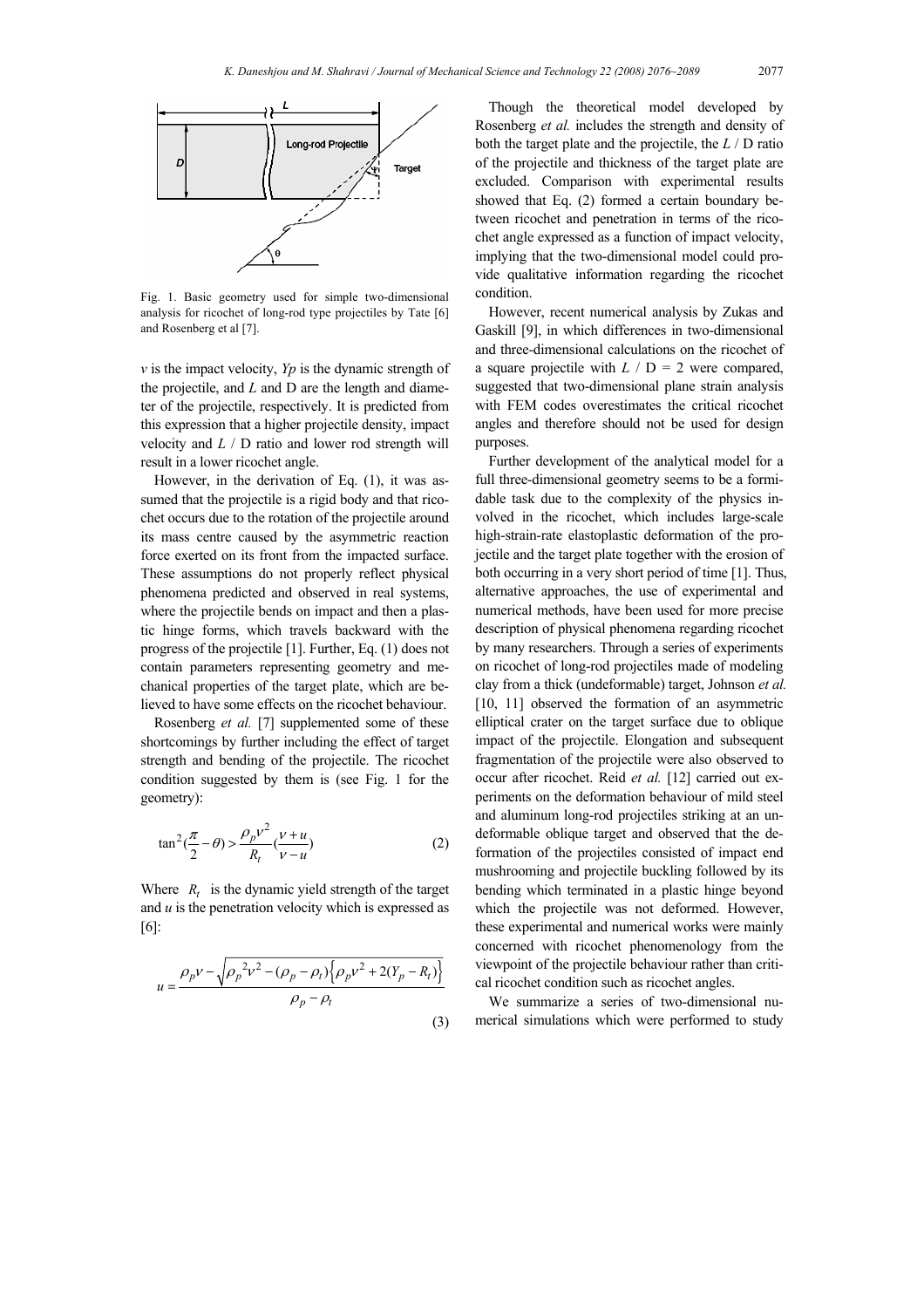the effects of material properties on the terminal ballistics of long-rod penetrators.

In this section an investigation on penetration velocity is done and variety of  $Y_p$  corresponding to different impact velocity is obtained. Successively the mentioned obtained amounts are taken to an analytical formula and the critical ricochet angle is calculated.

Some existing work on oblique impact [17-23] or near normal impact of the yawed projectiles [24-31] should also be noted. Although some useful information about the behaviour of the projectile and target during high-velocity impact can be obtained from these studies, they are focused more on the penetration and perforation process rather than the ricochet phenomena and, in particular, critical ricochet conditions. Especially, little attention has been paid to the problem of the modification of 2D critical ricochet angle analytical models. Thus, in the current study, ricochet phenomenology as well as the critical ricochet condition was numerically investigated for a real situation where a long-rod projectile impacts on oblique RHA and S-7 tool steel plates at various ordnance velocities. Experiments were also carried out to verify the numerical results from last papers.

#### **2. Numerical analysis**

#### *2.1 Step1:*

Existing ricochet models use a simplified twodimensional hydrodynamic model [4] to predict penetration velocity; therfore, many simulations were performed in order to further investigate the role of penetrator strength in penetration velocity(u) at Eq.(4).

For the present purpose we used 2D simulations of tungsten alloy penetrators and RHA targets.

$$
\frac{1}{2}\rho_p(v-u)^2 + Y_p = \frac{1}{2}\rho_t u^2 + R_t
$$
\n(4)

In order to avoid strain rate and strain hardening effect, a simple von-Mises yield criterion was used for both penetrator and target. Target yield strength  $(\sigma_{vt})$  varied between 0.8 and 1.2 GPa (typical values for rolled homogeneous armor steels) and the penetrator's yield strength ( $\sigma_{yp}$ ) varied in the 0.4- 1.6 GPa range. Five impact velocities were simulated: 1.2, 1.4, 1.6, 1.8 and 2 Km/s with  $L/D = 10.7$  rods.

The output of each simulation was presented via the velocity histories of the eroding head of the penetrator(u) and its decelerating tail (v). These  $u(t)$  and  $v(t)$  data were used to plot the function  $A(t)$ , which is defined by Tate[4] through his expression for the penetration velocity (u), using the modified Bernoulli equation:

$$
u = \frac{v - \lambda (v^2 + A)^{1/2}}{1 - \lambda^2}
$$
 (5)

Where  $\lambda = \sqrt{\frac{\rho_t}{\rho}}$ *p*  $\lambda = \sqrt{\frac{\rho_t}{\rho_n}}$  is the density ratio and A is de-

fined by

$$
A = \frac{2(R_T - Y_P)(1 - \lambda^2)}{\rho_t}
$$
 (6)

These equations were used to extract an effective *YP* value for each case in the following manner: during the penetration process of long rod with finite strength, both its penetration velocity (u) and tail velocity(v) decrease with time. However, a measure for the steady-state nature of the process can be obtained by considering the time variation of A, as defined by Eq. (5). If A(t) turns out to be constant for most of the penetration process, one can use its value to define an effective strength for the penetrator  $(Y_P)$  through Eq. (6), since all the other parameters in this equation are known. The output from a typical simulation is given in Fig. 2 in terms of the time variations of u and v and the calculated function  $A(t)$  using Eq. (5). As is clearly seen, A(t) is relatively constant for times greater than about 20  $\mu s$  in this simulation. This constant value of A is inserted in Eq. (6) to find  $Y_P$ , as described above and to calculate the ratio  $\frac{Y_P}{\sigma_{\text{cm}}}$ ,  $\sigma_{yp}$ 

where  $\sigma_{vp}$  is the value for the yield strength of the rod as used in the simulation. These variations of this ratio can help in finding the source(or sources) for the discrepancies between the one-dimensional model and the experimental data discussed above.

# 2.1.1 The dependence of  $Y_P$  on penetrator and *target strengths*

Fig. 3 presents the results for the variation of 
$$
\frac{Y_P}{\sigma_{yp}}
$$

vs.  $\sigma_{vp}$  for the two target strengths of 0.8 and 1.2 GPa. In both sets of simulations the impact velocity was kept at 1.8 Km/s and penetrator's strength varied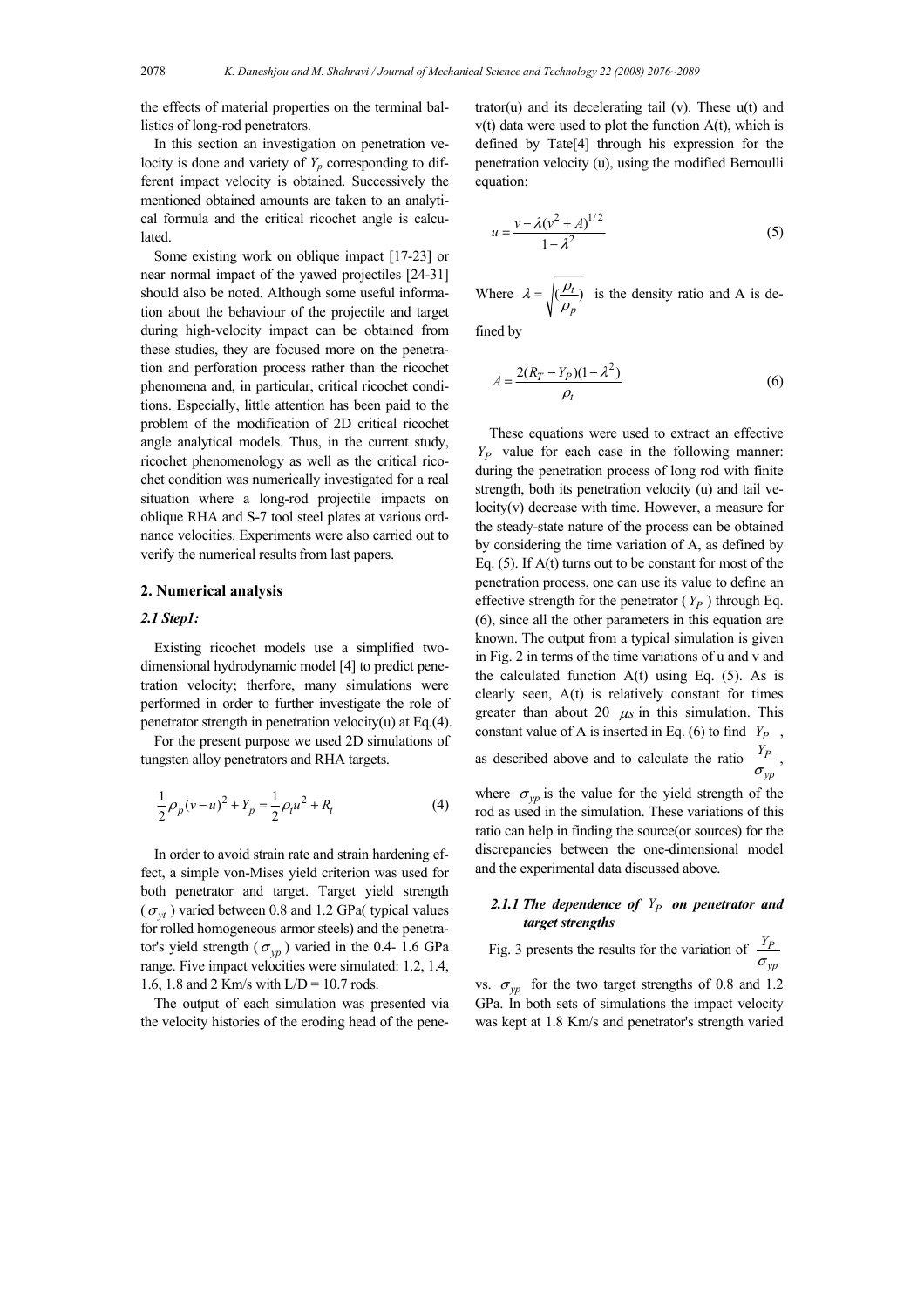

Fig. 2. Typical results for the time variations of u, v and A.



Fig. 3. Simulation results for  $\frac{I_p}{I_p}$ *yp*  $\frac{Y_P}{\sigma_{\text{vm}}}$  vs.  $\sigma_{yp}$  for two target strengths (impact velocity is 1.8 Km/s).

in the 0.4-1.6 GPa range. All these simulations resulted in a relatively constant A(t) (for  $t > 20$   $\mu s$ ), as shown in Fig. 2, so that the computational error on  $Y_P$  is relatively small. Values of  $\frac{P_P}{\sigma_{yp}}$ *Y*  $\frac{P}{\sigma_{\text{cm}}}$  in the range of 3-1.6 were obtained, as shown in Fig. 3, which is not surprising considering the fact that an empirical value of 2 is commonly used for this ratio in the 1D model. The closeness of the two sets of values for *Y<sub>p</sub>* means that it is quite insensitive to target strength, which is what one expects from such a parameter.

The strong decrease of the ratio 
$$
\frac{Y_p}{\sigma_{yp}}
$$
 with  $\sigma_{yp}$ 

is somewhat surprising considering the role of  $Y_p$  as a dynamic strength parameter, which is responsible for the deceleration of the penetrator. However, one can argue that this parameter contains other features in the interaction which are not manifested in the 1D model and the decrease shown in Fig. 3 includes the contributions of these features. One can conclude that, with a proper functional dependence of  $Y_P$  on  $\sigma_{vp}$ , *YP* is a valid parameter in a one-dimensional model, at least as far as its sensitivity to both target and penetrator strengths is concerned.

# 2.1.2 The dependence of  $Y_P$  on impact velocity

In order to explore the velocity dependence of  $Y_P$ , another set of simulations was performed with L/D =10 rods ( $\sigma_{vp}$ =1.2 GPa) impacting the target  $(\sigma_{vt}$  =0.8 GPa) at velocities in the range of 1.2-2.0 Km/s. The  $Y_P$  values for these simulations are shown in Fig. 4 from which one clearly see the strong dependence of  $Y_P$  on impact velocity. This strong dependence is probably the main reason for the failure of the 1D model to reproduce the data. It is also worth noting that while for the higher velocities (1.8 and 2.0 Km/s) the A(t) curves exhibit a relatively flat plateau, it is less so for impact velocity of 1.4 Km/s. Moreover, the time dependence of A(t) is stronger for the higher strength penetrators and with  $\sigma_{vn} = 1.6$ GPa it was practically impossible to obtain even an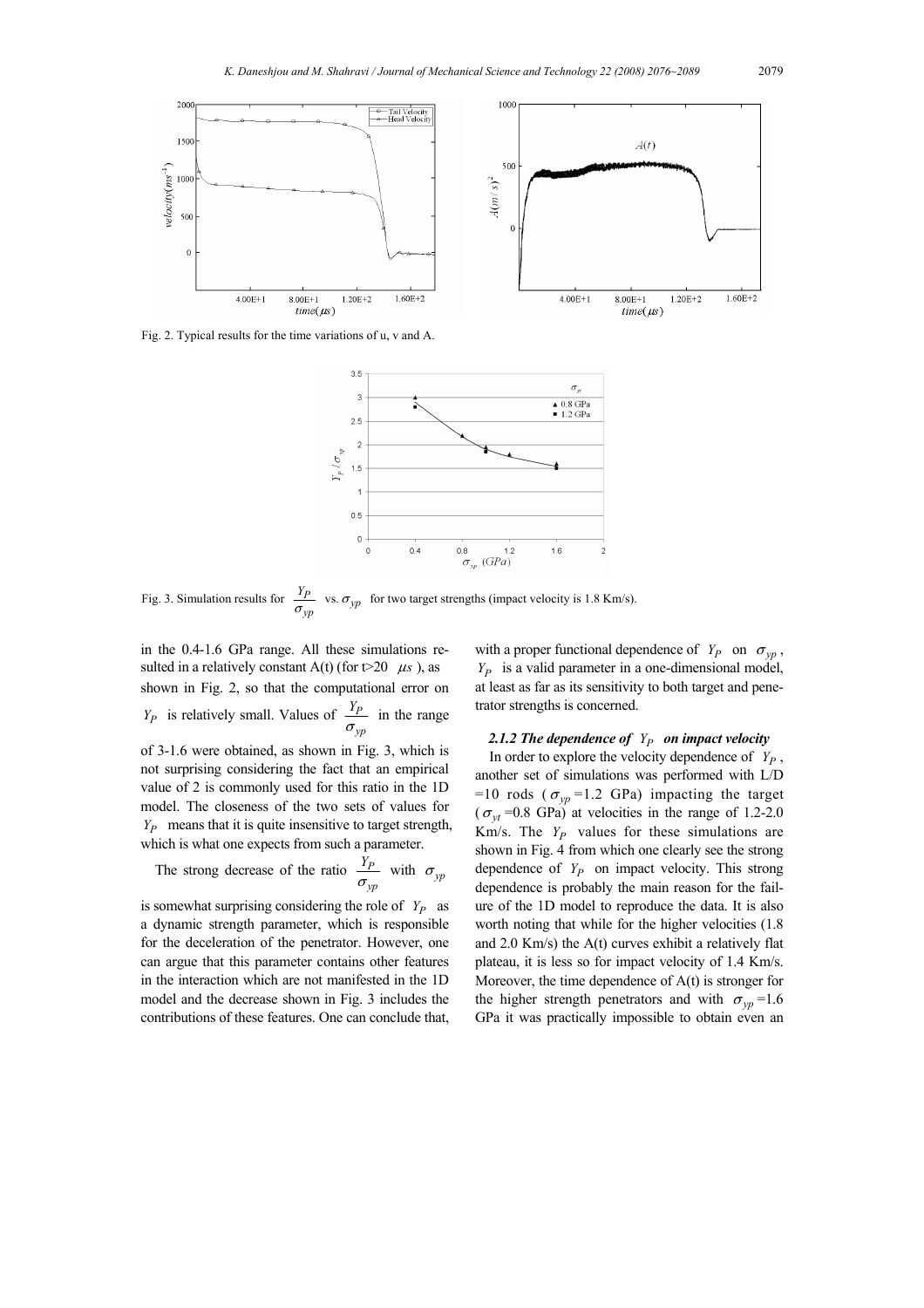| $Y_P$                                    | 1.6        | 1.8 | 2.0 | 2.2            | 2.36 |
|------------------------------------------|------------|-----|-----|----------------|------|
| 2.6                                      |            |     |     |                |      |
| 2.4                                      |            |     |     |                |      |
| 2.2                                      |            |     |     |                |      |
| $\overline{2}$                           |            |     |     |                |      |
| $Y_{\rm p}$ (GPa)<br>1.8 $\frac{2}{1.6}$ |            |     |     |                |      |
|                                          |            |     |     |                |      |
| 1.4                                      |            |     |     |                |      |
| 1.2<br>1                                 |            |     |     |                |      |
| 1                                        | 1.2<br>1.4 | 1.6 | 1.8 | $\overline{c}$ | 2.2  |
| Impact Velocity (Km/S)                   |            |     |     |                |      |

Velocity (m/s) 1200 1400 1600 1800 2000

Table 1. critical ricochet angles.

Fig. 4. The dependence of  $Y_P$  on impact velocity for  $\sigma_{vp}$  = 1.2 GPa and *R<sub>t</sub>* = 0.8 Gpa.

average value of A(t). Thus, the primary penetration phase for these high-strength rods is far from a steady-state process in sharp contrast with the basic assumption behind the 1D model.

As Fig. 4 depicts in steady state penetration region, an increase of 200m/s in impact velocity causes a 0.2 in *YP* . *YP* values shown in table 1.

# *2.2 Step2:*

In this case, a full three-dimensional explicit finite element analysis with Lagrangian formulation based on the principle of virtual work and the central difference time integration scheme [32,33] in Ls-dyna software was carried out to investigate the ricochet problem.

Fig. 5 shows a typical finite element model used in the numerical analysis. The model consists of a rectangular oblique target plate and a cylindrically shaped projectile with blunt nose shape that is initially located 1 mm away from the target. Only half of the whole geometry was modeled due to the inherent symmetry of the model along the x-direction of the coordinate as shown in Fig. 5. The length and diameter of the projectiles chosen for the numerical analysis were 75 and 7 mm, respectively, giving an L/D ratio of 10.7. Impact velocities of the projectiles were varied from 1000 to 2000 m/s with an increment of 250ms-l. Target plates modeled are l50mm long, 40mm wide and 6.25 mm thick. Obliquity of the plates was varied from 3° to 25° with intervals of 1°.



Fig. 5. Typical finite element mesh coordinate system used for the numerical study in this work.

Typical eight-node linear brick elements with reduced integration were used for meshing as shown in Fig. 5.

There are a number of factors that affect mesh integrity. These include element aspect ratio, element arrangement, uniform vs. graded meshes, and abrupt changes in meshes.

Ideally, calculations would be done with 1 : 1 aspect ratios in the elements. This hardly ever happens in practical 3-D calculations. Thus, it would be nice to know how the solution is affected when elements with aspect ratios exceeding 1 : 1 are used.

In order to test the mesh convergence in a numerical model, four set of different meshes were used. Calculations were performed with one (8338 elements), two (25880 elements), three (81720 elements) and four (187040 elements). calculations were done with an aspect ratio of 1 : 1 in impact zone of target. The critical ricochet angle as a function of impact velocity was compared with experimental results. With the exception of the lowest resolution, there was relatively little difference for the higher resolution calculations in terms of critical ricochet angle for the 3D calculations, but significant increases in CPU times were observed as resolution was enhanced. Therefore, the optimum model which leads to reliable results with maximum error of 8 percent and could save the run time is a model with 25880 elements. For this reason, the authors used this model in all simulations.

Material properties were applied to the model by assigning appropriate material properties to the predefined projectile and target element sets, i.e., properties of WHA to the projectile element set and properties of the two types of high hardness steel, namely, RHA class 4 [35] and S-7 tool steel [36], to the target element set.

In order to model a high-strain-rate mechanical response of the projectile and the target materials, a commonly used constitutive equation, the Johnson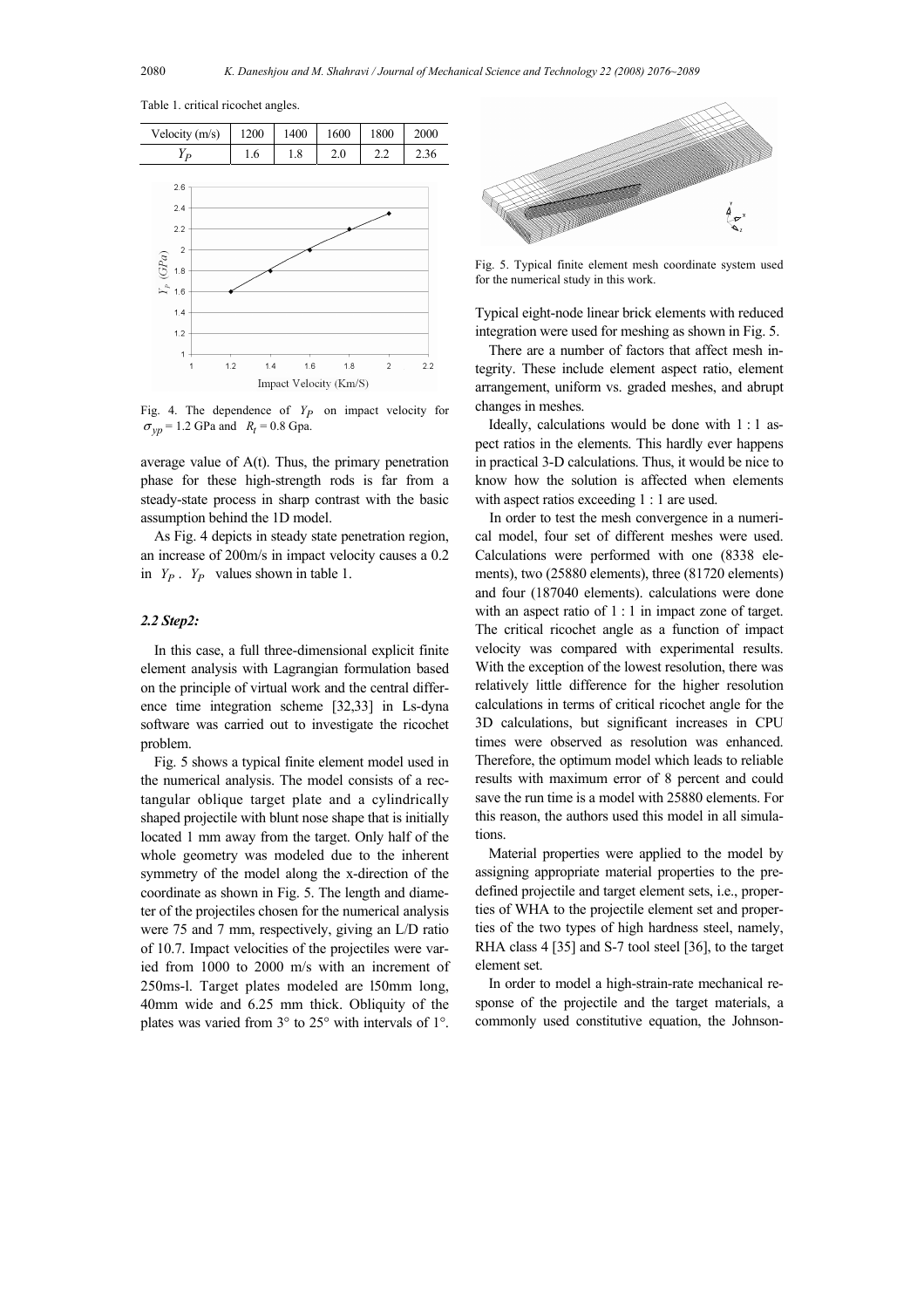Cook equation [36], was used as it is known to describe high-velocity mechanical response of a number of metals fairly well [37]. This has the form

$$
\sigma = \left(\sigma_0 + B\varepsilon_p^n\right) \left[1 + CLn \frac{\varepsilon}{\varepsilon_0}\right] \left[1 - \left(\frac{T - T_r}{T_m - T_r}\right)^m\right] \tag{7}
$$

where  $\sigma_0$  is the static yield strength,  $\varepsilon_p$  the effective plastic strain,  $\varepsilon$  the effective strain rate,  $\varepsilon_0$  the reference strain rate,  $T$  the temperature,  $T_r$  the room temperature,  $T_m$  the melting temperature and *B,* C, *m* and *n* are material constants. For the materials used in this study, these parameters were determined from separate experiments (for RHA and WHA) or taken from Johnson and Cook (for S-7 tool steel) [36] and are shown in table 2 together with the basic physical properties required for the calculations.

The interaction between the projectile and the plate was simulated by a 3D Lagrangian-Lagrangian eroding contact algorithm based on a slave-grid/master segment concept.

Erosion of the projectile and the target was simulated through a so-called adaptive contact algorithm [38], which automatically updates contact definition between the interacting deformable bodies upon elimination of the elements when a pre-set level of plastic strains, determined by a separate depth of penetration (DOP) calibration, is reached. Pre-set level of plastic strain that was applied is 1.5. This value was obtained from many simulations from values 0.2 to 2 for strain.

For eroding contact, three parameters are defined as follows:

1- The boundary condition symmetry option parameter that determines whether a symmetry condition will be retained along a surface where elements fail.

2- The interior erosion option parameter that specifies whether erosion can subsequently occur along internal surfaces when the exterior surface fails.

3- The adjacent material parameter that determines

whether solid element faces are included for erosion along free boundaries.

Also Birth time value(contact surface becomes active at this time) set to 0 and Death time (contact surface is deactivated at this time) set to  $1e20$   $\mu$  sec. Scale factor on default slave or master penalty stiffness set to 1.

Friction in Ls-Dyna is based on a Coulomb formulation. At this subject, an exponential interpolation function smooths the transition between the static,  $\mu_s$ , and dynamic,  $\mu_d$ , coefficients of friction where *v* is the relative velocity between the slave node and the master segment:

$$
\mu = \mu_d + (\mu_s - \mu_d)e^{-c|v|}
$$
 (8)

Where

$$
v = \frac{\Delta e}{\Delta t} \tag{9}
$$

∆*t* is the time step size, *c* is a decay constant and typical values of friction, can be found in the Marks' Engineering Handbook. Coefficient of friction used in these simulations is equal to 0.32.

#### **3. Experimental**

Experiments were carried out to verify the numerical results. These results were used from earlier papers. The experimental set-up shown in Fig. 6 that was used in those papers consists of three witness blocks (38mm thick RHA class 4), an oblique target plate (6.25 mm thick RHA class 4), a velocitymeasuring device and a solid propellant gun. WHA projectiles with  $L / D$  ratios of 10.7  $(L = 75$  and  $D = 7$ mm) were impacted at velocities of about 1000 and 1500  $ms^{-1}$ . The velocities of the projectiles were controlled by adjusting the amount of solid propellant charge. The relations between the amount of the charge and the projectile velocities were calibrated in a preparatory experiment.[43]

Table 2. Material properties and constants for the Johnson-Cook model applied to the numerical model.

|            | Shear modulus<br>(GPa) | $\rho(kgm^{-3})$ | Specific heat<br>$Jkg^{-1}K^{-1}$ | $T_m(K)$ | $\sigma_0(MPa)$ | B(MPa) | n    |       | m   |
|------------|------------------------|------------------|-----------------------------------|----------|-----------------|--------|------|-------|-----|
| <b>WHA</b> | 152.02                 | 17000            | 134                               | 1723     | 1410            | 223.3  | 0.11 | 0.022 | 1.0 |
| <b>RHA</b> | 76.96                  | 7840             | 477                               | 1809     | 160             | 415.9  | 0.28 | 0.012 | 1.0 |
| $S-7$      | 79.96                  | 7750             | 477                               | 1763     | 1539            | 477    | 0.18 | 0.012 | 1.0 |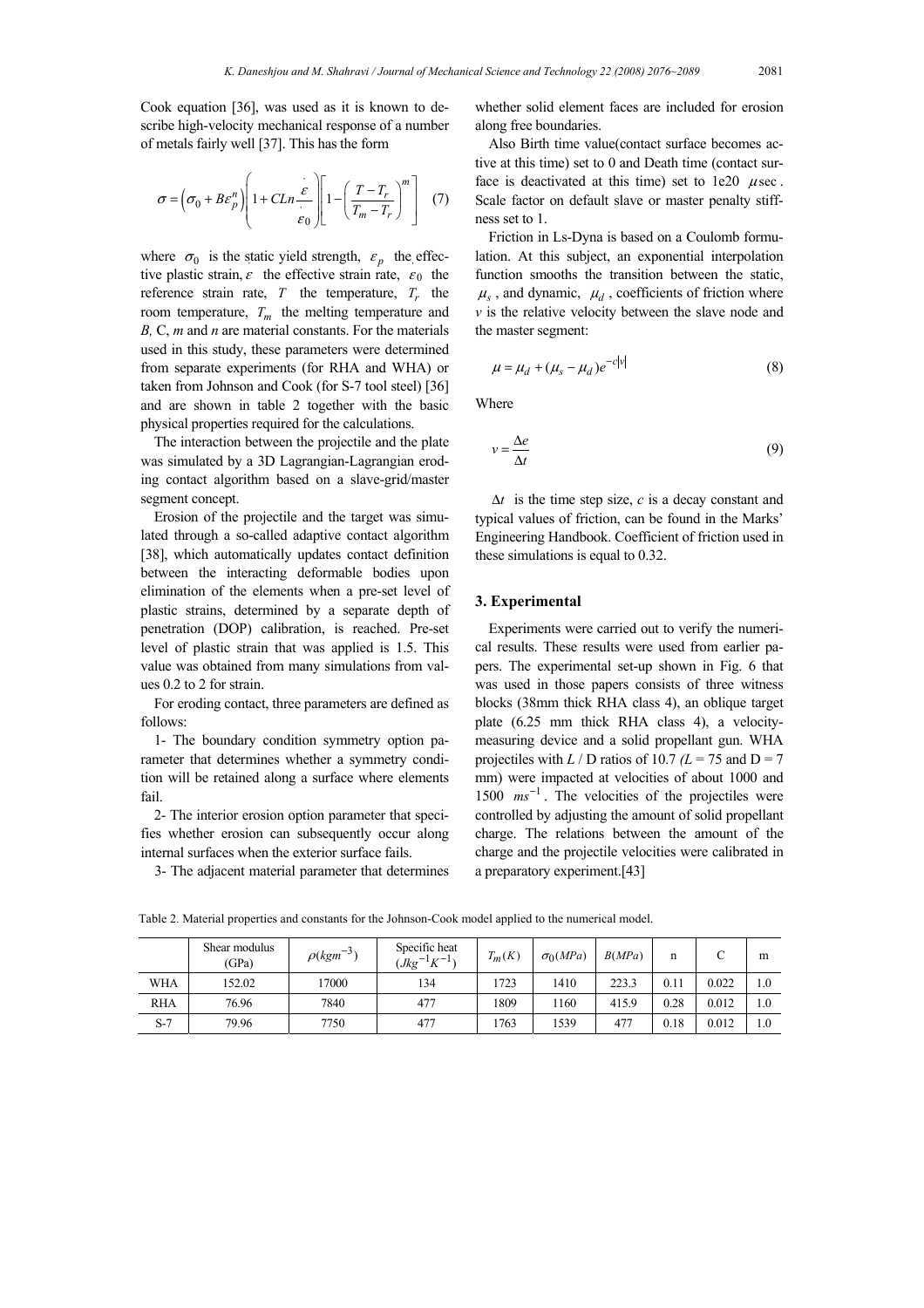

Fig. 6. Schematic illustration of the experimental set-up for the observations of oblique impact of a long-rod projectile on a steel target plate performed in this study.[43]

#### **4. Results and discussion**

# *4.1 Post-impact behaviour of the projectile and the target plate*

Numerical results are graphically shown in Figs. 7- 9 in terms of the mesh deformation with the lapse of time to analyse the behaviour of the WHA projectile and the RHA target with thickness comparable to the projectile diameter during the oblique impact. When the projectile impact velocity is  $1000 \text{ ms}^{-1}$  and the target oblique angle is 10°, as in the case shown in Figs. 7-9, the projectile initially bends on impact (Fig. 7a). Subsequently, a plastic hinge is formed which remains at the initial point of impact with respect to a fixed coordinate system (Eulerian) resulting in its relative backward motion along the x-direction of the coordinate system (Fig. 5) as the projectile progresses forward [Figs. 7(b)-7(d)]. In the case being considered ( $\theta = 10^{\circ}$ ), where the oblique angle is lower than the critical ricochet angle, the target does not deform much and no significant erosion of the impacted surface is noticed whilst the front end (denoted as head hereinafter) of the projectile lifts from the target surface after sliding some distance and eventually the projectile bounces away [Figs. 7(e)-7(h)]. Such behaviour is yielded due to the asymmetric reaction force exerted from the contact area to the projectile, which is reportedly proportional to the area of the contact, target strength and oblique angle [6, 7, 12].

When the oblique angle of the target plate is increased to 12° while keeping the impact velocity the same, the projectile shows somewhat different behaviour. As shown in Figs. 8(a)-8(d), it initially pushes the impacted area of the target inward following impact since the target plate is allowed.

While the head of the projectile tends to bounce back from the target due to the reaction force exerted from the contact area at the initial stage of the impact, its trailing portion (denoted as tail hereinafter) tends to penetrate into the target along an almost identical trajectory of the initial impact [Fig. 8(e)]. Consequently, the front part ahead of the plastic hinge, which was bent and slid on the plate surface, bounces away while the rear part behind it penetrates into the deformed target forming a stretched section in the projectile and an impact crater in the target [Figs. 8(f) and  $8(g)$ ]. Indeed, the relatively thin deformable target plays a significant role in yielding such phenomena. At the critical oblique angle, the tail also bounces away at a later time step before it completely perforates the target achieving critical ricochet [Fig. 8(h)]. At this stage the elongation of the projectile becomes so severe that it results in the fragmentation of the projectile.

When the oblique angle is further increased to 14° beyond the critical angle, as can be seen in Figs. 9(a)- 9(d), the initial behaviour of the projectile and the target is similar to the case of critical ricochet shown in Figs. 8(a)-8(d).

However, unlike in the previous case, the tail part further progresses to penetrate into the target downward by eroding it [Figs. 9(e) and 9(f)], resulting in the fragmentation of the projectile due to extreme elongation as well as complete penetration (perforation) of the target as shown in Figs. 9(g) and 9(h).

Understanding the physical nature of the above behaviour of the projectile and the target can be supplemented by analysing the changes in the projectile velocities after impact, as has also been performed for normal penetration in the literature [39-41]. For this purpose, post-impact changes in the horizontal (along the x-direction) and vertical (along the y-direction) velocities of head and tail of the projectile have been monitored during the numerical calculations and the results are plotted in Figs. 10-15. Before impact, the head and the tail move at the same initial velocity of 1000 ms <sup>−</sup><sup>1</sup> and there is no vertical velocity term. For a relatively low oblique angle, e.g.,  $\theta = 10^{\circ}$ , as shown in Figs. 10 and 11, the horizontal velocities of the head and the tail of the projectile after impact are kept almost identical, implying no significant axial strain, which prevents projectile segmentation. It can also be seen that the horizontal velocities did not decrease noticeably. From this, it is inferred that the projectile does not encounter any significant resistance to its motion along the flight trajectory, and that the impact interaction of the projectile with the target does not cause any large-scale deformation of the target.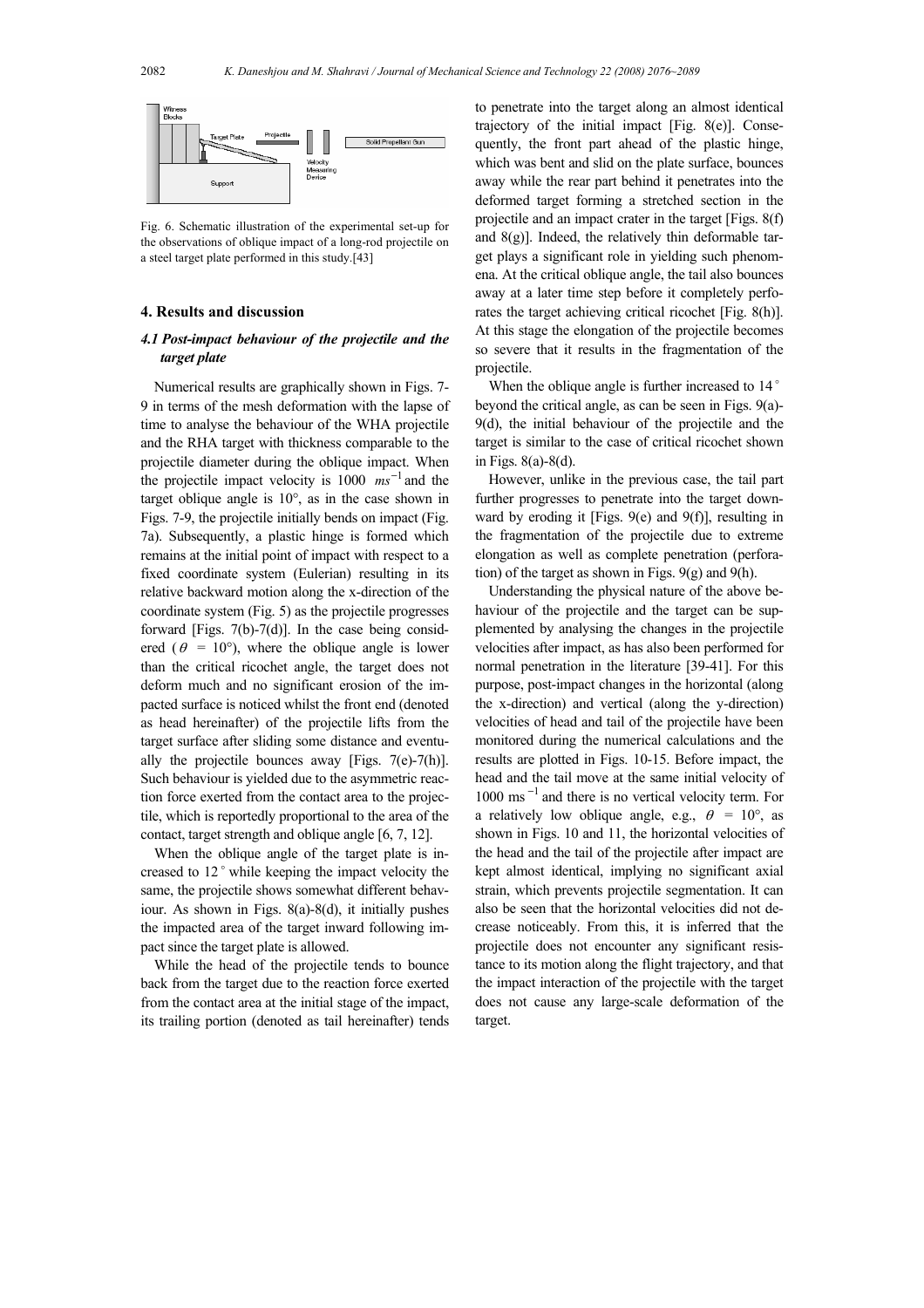

Fig. 7. Numerical results showing the behavior of the WHA projectile and the RHA target when the oblique angle is 10° an.d the impact velocity is 1000 m/s.



Fig. 8. Numerical results showing the behavior of the WHA projectile and the RHA target when the oblique angle is 12° and the impact velocity is 1000 m/s.



Fig. 9. Numerical results showing the behavior of the WHA projectile and the RHA target when the oblique angle is 14° and the impact velocity is 1000 m/s.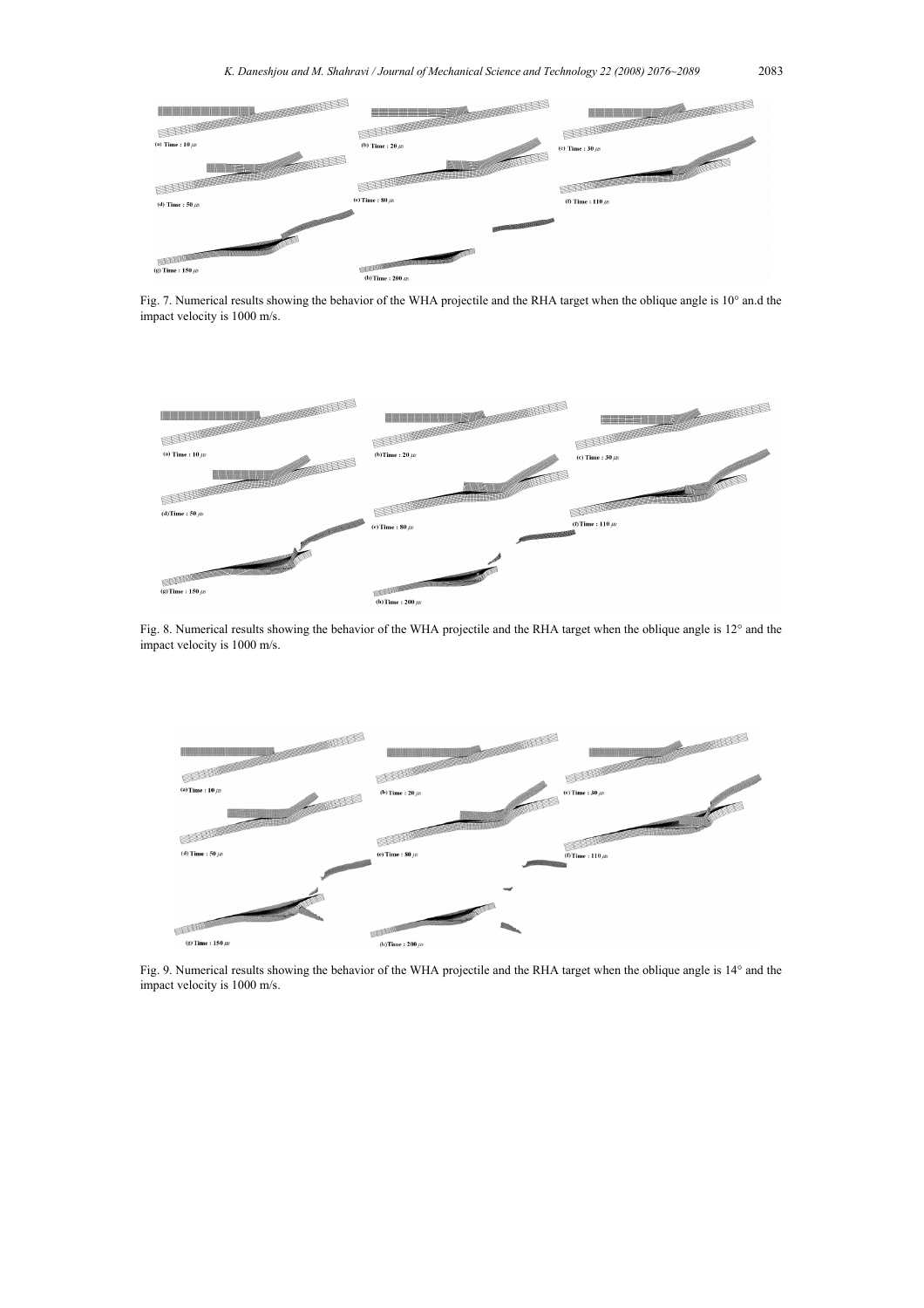

Fig. 10. Projectile head horizontal and vertical velocity  $(\theta = 10^\circ)$ .



Fig. 11. Projectile tail horizontal and vertical velocity  $(\theta = 10^{\circ})$ .

While there were only slight changes in the horizontal velocities, the vertical velocities of the head and the tail undergo noticeable changes during the impact process. As can be seen in Fig. 10, the vertical velocity of the head initially increases to about 300 ms<sup> $-1$ </sup> and remains almost the same thereafter, which would be associated with sliding on the target surface and subsequent takeoff of the head shown in Fig. 7. On the other hand, the vertical velocity of the tail is almost 0 until about 80  $\mu s$  and then increases to about 550 ms<sup> $-1$ </sup> at 140  $\mu$ s. This indicates that the impact of the head on the target does not cause any yawing force in the rear part of the projectile which is beyond the plastic hinge mentioned above. Nearconstant vertical tail velocity of 460 ms-l after about 160 <sup>µ</sup>*s* would indicate the takeoff of the tail as shown in Figs. 7(f) and 7(h).

However, where critical ricochet was achieved  $(\theta = 12^{\circ}$  for the case considered herein), as shown in Fig. 12, the decrease in the horizontal velocity of the head with respect to time is more pronounced than in the previous case, indicating that the progress of the head is hindered more. In particular, as shown in Fig. 13, the horizontal velocity of the tail decreases to almost 0 from about 140  $\mu$ s, producing a velocity difference between the head and the tail of about 750  $\text{ms}^{-1}$ . Such a large velocity difference may cause large-scale deformation and therefore it would explain the stretching of the projectile shown in Fig. 8(g) followed by the segmentation of the projectile shown in Fig. 8(h). At the same time, a sudden drop in the horizontal velocity of the tail between 100 and 150  $\mu s$  is believed to be related to the target cratering shown in Figs. 8(f) and 8(g), which could exert a high resistance to the advance of the tail. When critical ricochet is achieved, even though the impact crater is formed on the target, this does not lead to target perforation. This can be explained from the changes in the vertical velocities of the head and the tail shown in Figs. 12 and 13, where it can be seen that the head and the tail sequentially acquire positive, vertical velocity components. They begin to take off from the target plate at about 0 and  $150 \mu s$ , respectively, indicating no further penetration of the target.

A similar trend is obtained when the target oblique angle is further increased, e.g.,  $\theta = 14^{\circ}$ , as shown in Figs. 14-15 while two apparent differences are noticed. First, the horizontal velocity of the head, once it is decreased to about 700 ms<sup> $-1$ </sup> at about 120  $\mu s$ , remains nearly constant implying that the flight of the head portion is no longer hindered by the target thereafter, probably due to the earlier segmentation of the projectile. In the previous case shown in Fig. 12, the head portion was connected to the tail portion through the elongated portion until the later time step so that the tail, still staying in the impact crater in the target, delayed the propagation of the head, which is represented as continuously decreasing velocity. Second, the behaviour of the tail after segmentation is completely different: the vertical velocity of the tail decreases to a negative value of about -180 ms<sup> $-1$ </sup> from about 150 ms $^{-1}$ , which is then maintained almost constant after about  $180 \mu s$ . This indicates that the fragmented tail is heading downward, which would be responsible for the perforation of the target shown in Fig. 9(h).

The post-impact behaviour of the deformable projectile and the deformable target with finite thickness described so far in general agrees qualitatively with what has been observed and predicted in the previous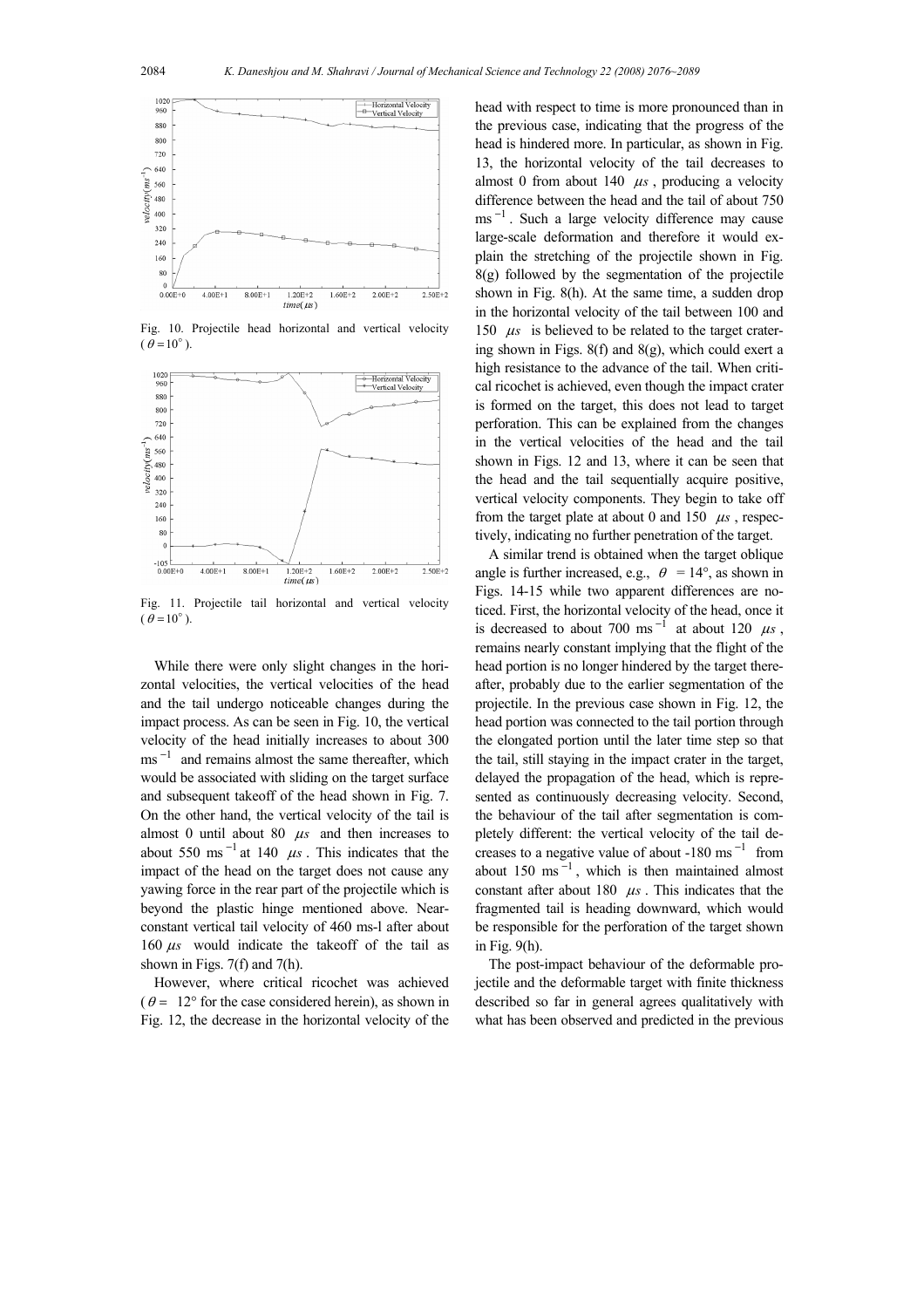

Fig. 12. Projectile head horizontal and vertical velocity  $(\theta = 12^{\circ})$ .



Fig. 13. Projectile tail horizontal and vertical velocity  $(\theta = 12^{\circ})$ 



Fig. 14. Projectile head horizontal and vertical velocity  $(\theta = 14^\circ)$ .



Fig. 15. Projectile tail horizontal and vertical velocity  $(\theta = 14^{\circ})$ .

works in which ricochet occurred at undeformable (and sometimes rigid) target surfaces [6-12]. However, as apparent in Figs. 7-9, the inward deformation of the target plate due to the finite thickness comparable to the projectile diameter is shown to assist the segmentation of the projectile, followed by the perforation of the target plate by the broken rear part of the projectile. Such phenomena could be responsible for the difficulty of obtaining ricochet from relatively thin plates.

Senf *et al*. [8] showed how the ricocheting rod can form a plastic hinge at the impact site to deflect the rod from a rigid target surface. These test results (see Fig. 20) are similar to FEM solution results as shown in Figs. 7 to 9. But in FEM solution the target plate is not rigid and it deflected more.

# *4.2 Critical ricochet angles*

In accordance with the definition of ricochet mentioned in the introduction, changes in the critical ricochet angles were derived by analysing the numerical results graphically in the manner described in last section and were plotted as functions of impact velocities in Fig. 16 for the RHA target plate. The ricochet angle curves shown in Fig. 16 were obtained from curve-fitting the numerical results as a first-order exponential decay function. The fitted equations, their parameter values, and the statistical analysis of the fitted results are also reported in the figure. The numerical results are confirmed with experimental results as shown in Fig. 16. In Fig. 16, the hollow circle markers indicate perforation of the RHA target plate by the long-rod projectile while the solid star markers indicate critical ricochet of the projectile. It can be seen that there is good agreement between the two.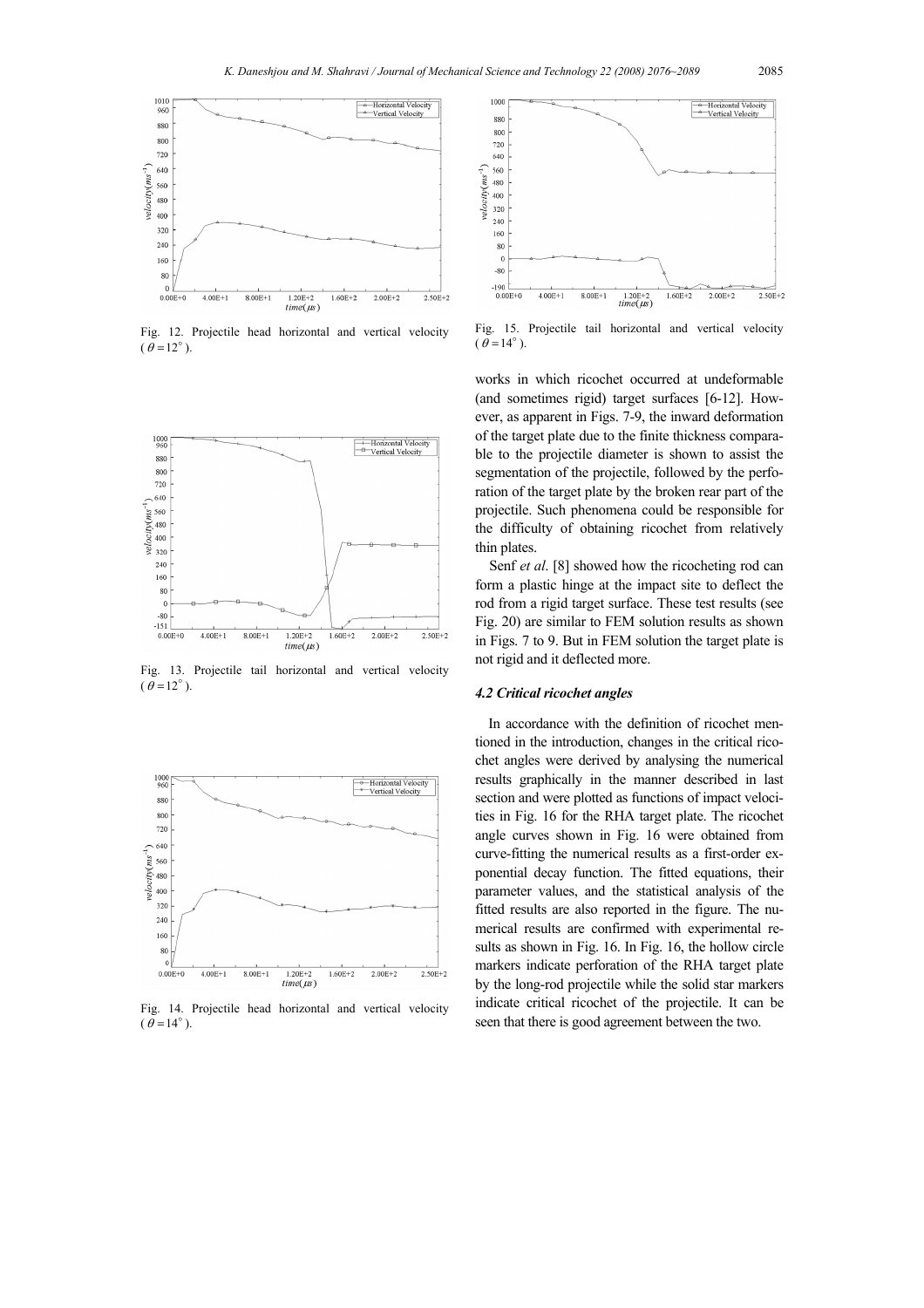

Fig. 16. Comparison of the numerically predicted critical ricochet angles for various velocities with the experimental results.

It is noticed in Fig. 16 that the critical ricochet angle falls with increasing impact velocities. In other words, at a low target oblique angle, the ricochet can be achieved up to relatively high impact velocities though the penetration capability in flight direction is high at such velocities, i.e., ricochet is easily achieved with a low oblique angle. On the other hand, when the target oblique angle is high, the ricochet is possible only up to a limited impact velocity beyond which full penetration (perforation) occurs.

Such a trend of increasing ricochet angles with lower impact velocities can be understood from the pressure (or axial stress) developed at the projectiletarget interface, known as Tate pressure, which takes the form of a modified Bernoulli equation as [14, 15, 41]:

$$
P = \frac{1}{2}\rho_p(v - u)^2 + Y_p = \frac{1}{2}\rho_t u^2 + R_t
$$
 (10)

The numerical results on the critical ricochet angles are also compared with existing two-dimensional analytical models developed by Tate [6] and Rosenberg *et al.* [7], independently. The critical ricochet angles based on these models have been calculated for a WHA long-rod projectile and an RHA target as functions of impact velocities in Fig. 17. Also shown are the corresponding numerical results. It can be seen in the figure that the Tate model overestimates the critical ricochet angle for impact velocities higher than 1170  $ms^{-1}$  and *vice versa* for lower velocities. Further, the slope of the Tate curve is different from the numerical one: the difference in the two curves becomes larger as the velocity of interest either increases or decreases from 1170  $ms^{-1}$ . On the other hand, the model developed by Rosenberg *et* 



Fig. 17. Comparison of the numerically determined critical ricochet angles for various velocities with those predicted from two dimensional analytic models of Tate[6] and Rosenberg et al. [7].



Fig. 18. Comparison of the numerically determined critical ricochet angles for various velocities with those predicted from two dimensional analytic models of Rosenberg et al. [7] and new method.

*al.* shows a similar trend to the numerical results, though the former overestimates the critical ricochet angles at all impact velocities. As is shown in Fig. 17, by use of the current framework, presented in this paper, the discrepancies between the Rosenberg method, simulation and test result can be diminished up to 20 percent.

## *4.3 Effects of the target strength*

While the RHA has been widely used as a primary armour material over decades, in some cases, stronger material such as high hardness armour (HHA) has also been adopted, though its use is limited due to lower toughness. To investigate the effect of material strength on the ricochet angle, material constant terms in the Johnson-Cook model for S-7 tool steel, which has static yield strength and hardness similar to HHA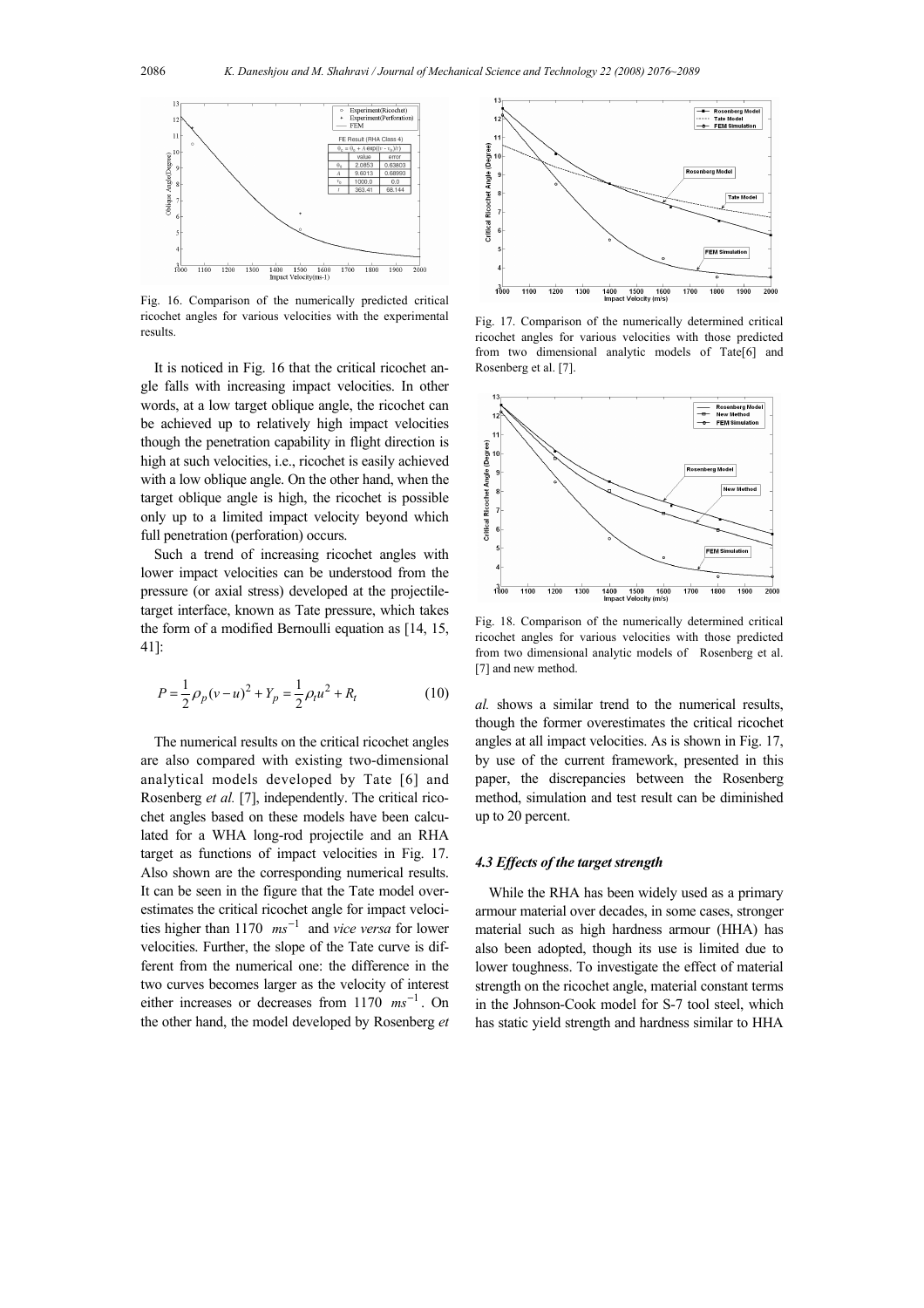produced by ThyssenKrupp AG, were taken from the literature [36] and applied to the numerical model. The ricochet angles calculated for S-7 tool steel were plotted as a function of the impact velocity in Fig. 19. It can be seen that a higher ricochet angle is predicted for a given impact velocity if the target strength is increased. Such behaviour is explained by examining the one-dimensional hydrodynamic penetration model described in Eq. (10). It was reported that the dynamic yield strengths of S-7 tool steel and RHA are about 6.2 and 5.3 GPa, respectively [42]. Thus, at a given impact velocity, the use of the high hardness plate, S-7 tool steel, would foster the ricochet of the projectile, i.e., the target plate can tolerate more vertical component of the projectile movement. This implies that a target plate with higher strength allows a higher oblique angle for the ricochet of the projectile at a given velocity.

It is further noticed in Fig. 19 that there is a salient increase in the ricochet angle especially at low impact velocities as the material strength increases whilst improvement in ricochet capability through the use of stronger materials gradually decreases at higher velocities. Such a trend is qualitatively predicted when the constant in Eq. (7), which is related to the dynamic strength of the target material, is changed to a higher one for the S-7 tool steel.

#### **5. Summary and conclusions**

Ricochet of a WHA long-rod projectile impacting on oblique, steel target plates with finite thickness was investigated numerically by using a full, threedimensional, explicit finite element method. Effects of the impact velocities of the projectiles and the hardness of the projectiles and targets on the critical ricochet angle were considered.

Numerical study results were supported by experimental observations of last papers. The post-impact behaviour of the deformable projectile and deformable target with finite thickness in this work in general agreed qualitatively with previous work based on undeformable (and rigid) target surfaces. However, the deformable target assisted the breakage of the



Fig. 19. Effect of target strength on the critical ricochet angles.

| REAL TIME: | REAL TIME:    |  |            | REAL TIME: |             |
|------------|---------------|--|------------|------------|-------------|
|            | 0<br>$\mu s$  |  | $35 \mu s$ |            | $75 \mu s$  |
|            | $10 \mu s$    |  | $45 \mu s$ |            | $85 \mu s$  |
|            | 20<br>$\mu s$ |  | 55 $\mu$ s |            | $95 \mu s$  |
|            | 30<br>$\mu s$ |  | $65 \mu s$ |            | $105 \mu s$ |

Fig. 20. Spark cinematography of a ricocheting rod projectile[34].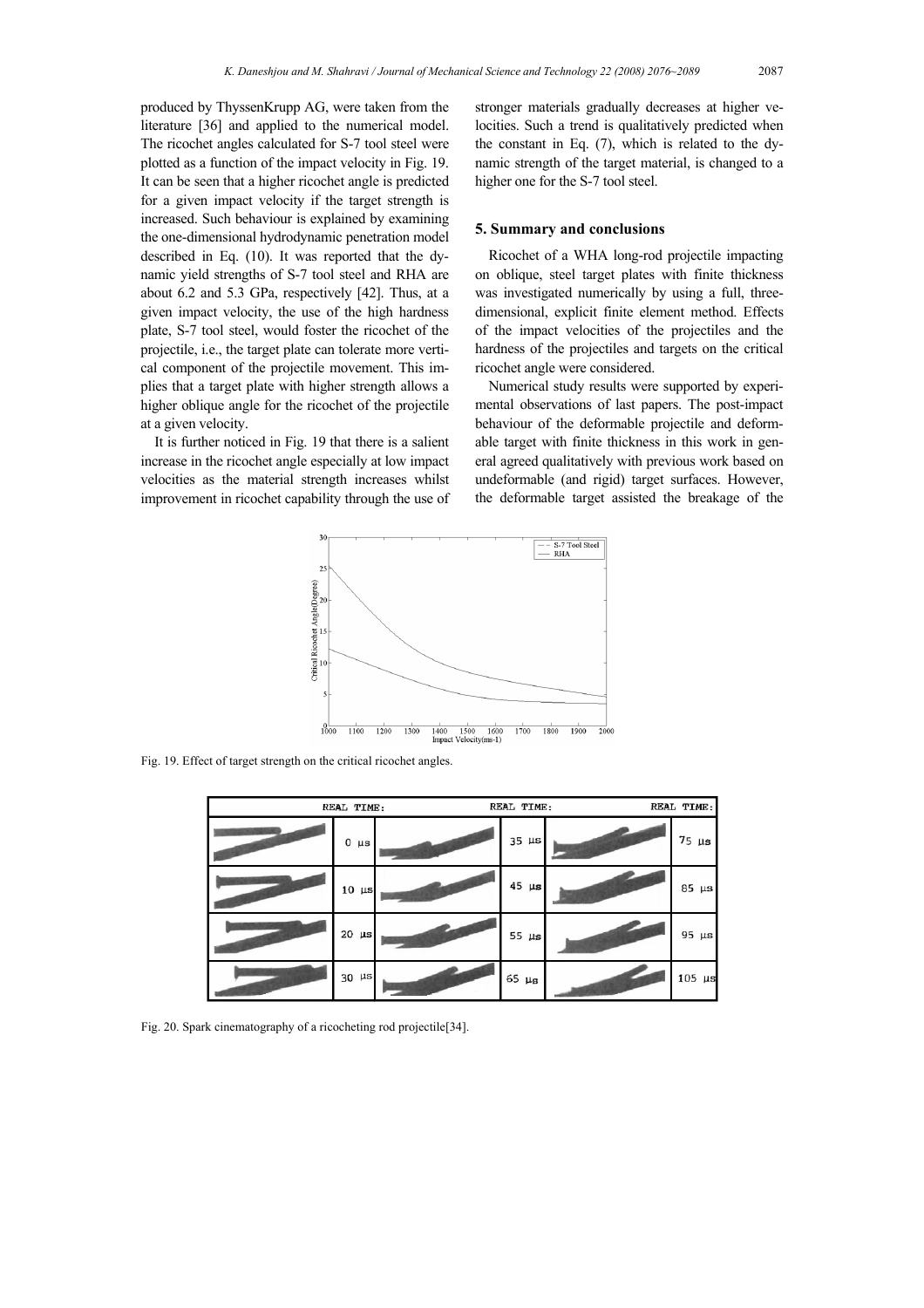projectile followed by the perforation of the plate by the broken rear part of the projectile.

For the cases considered herein, the numerical study predicted that the critical oblique angle of the target plates required for ricochet of long-rod type projectiles rises with lower projectile velocity and the prediction was shown to be reliable by experimental results. This trend itself is consistent with a twodimensional analytical model, while it was suggested that the two-dimensional results are an overestimation, which is qualitatively consistent with the results of Zukas and Gaskill [9].

According to two-dimensional simulations of penetration phenomenon, it is observed that the penetrator dynamic strength depends on impact velocity magnitude. These newly obtained amounts are taken into account, which leads to a closer coincidence between calculated critical ricochet angle and the test results. One other significant advantage of this method is lowering the error between test results and the Rosenberg analytical method in calculation of critical ricochet angle.

When the target hardness was considered, the numerical results predicted that a higher ricochet angle could be obtained by employing harder target materials for a given impact velocity, which was appreciable at lower velocities in particular.

# **Refrences**

- [1] J. A. Zukas, High Velocity Impact Dynamics, Wiley, (New York), (1990).
- [2] R. M. Ogorkiewicz, Technology of Tanks, Coulsdon: Janes's Information Group, (1991).
- [3] W. Goldsmith and P. M. Cunningham, Kinematic Phenomena Observed During the Oblique Impact of a Sphere on a Beam, *J. Appl. Mech*., (Trans. ASME), (1956) 78 612.
- [4] R. F. Recht and T. W. Ipson, The dynamics of terminal ballistics, Final Report No AD274128 (Denver: Denver Research Institute), (1962).
- [5] S. A. Finnegan, L. F. Dimaranan, D. E. R. Heimdahl and J. K. Pringle, A study of obliquity effects on perforation and ricochet processes in thin plates impacted by compact fragments, Proc. 14<sup>th</sup> Int. Symp. Ballistics, (1993) p 661.
- [6] A. Tate, A simple estimate of the minimum target obliquity required for the ricochet of a high speed long rod projectile, *J. Phys. D: Appl. Phys*., (1979) 12 1825.
- [7] Z. Rosenberg, Y. Yeshurun and M. Mayseless, On the. Ricochet of long rod projectiles, Proc.  $11<sup>th</sup>$  Int. Symp. Ballistics, (1989) p. 501.
- [8] H. Senf, H. Rothenhausler, F. Scharpf, A. Both and W. Pfang, Experimental and numerical investigation of the ricocheting of projectiles from metallic surfaces, Proc.  $6<sup>th</sup>$  Int. Symp. Ballistics, (1981) p. 510.
- [9] J. A. Zukas and B. Gaskill, Ricochet of deforming projectiles from deforming plates, *Int. J. Impact Eng*. (1996) 18 601.
- [10] W. Johnson, A. K. Sengupta and Ghosh, High velocity oblique impact and ricochet mainly of long rod projectile: an overview, *Int. J. Mech. Sci*., (1981) 24 425.
- [11] W. Johnson, A. K. Sengupta and Ghosh, Plasticine modeled high velocity oblique impact and ricochet of long-rods, *Int. J. Mech. Sci*., (1981) 24 437-455.
- [12] S. R. Reid, A. J. Edmonds and W. Johnson, Bending of long steel and aluminum rods during end impact with a rigid target, *J. Mech. Eng. Sci*., (1981) 23 85.
- [13] G. H. Jonas and J. A. Zukas, Mechanics of penetration: analysis and experiment, *Int. J. Eng. Sei*. , (1978) 16 879.
- [14] A. Tate, A theory for the deceleration of long rods after impact, *J. Mech. Phys. Solids*., (1967) 15 387.
- [15] A. Tate, Further results in the theory of long rod penetration, *J. Mech. Phys. Solids*, (1969) 17 141- 150.
- [16] A. Tate, A simple estimate of the minimum target obliquity required for the ricochet of a high speed long rod projectile. *Int. J. Mech. Sci*., (1977), 19, 661-671.
- [17] W. Goldsmith and S. A. Finnegan, Normal and oblique impact of cylindro-conical and cylindrical projectiles on metallic plates, *Int. J. Impact Eng*., (1986) 4 83.
- [18] E. Roecker and C. Grabarek, The Effect of Yaw and Pitch on Long Rod Penetration into Rolled Homogeneous Armor at Various Obliquities, Proc. 9<sup>th</sup> Int. Symp. Ballistics, (1986) 2 467-473.
- [19] J. Falcovitz, M. Mayseless, Z. Tauber, D. Keck, R. Kennedy, K. Ofstedhal and P. Sing, A Computer Model for Oblique Impact of a Rigid Projectile at Ductile Layered Targets, Proc.  $11<sup>th</sup>$  Int. Symp. Ballistics, (1989) p. 311.
- [20] G. R. Johnson, R. A. Stryk, T. J. Holmquist and O. A. Souka, Recent EPIC code developments for high velocity impact: 3D element arrangements and 2D